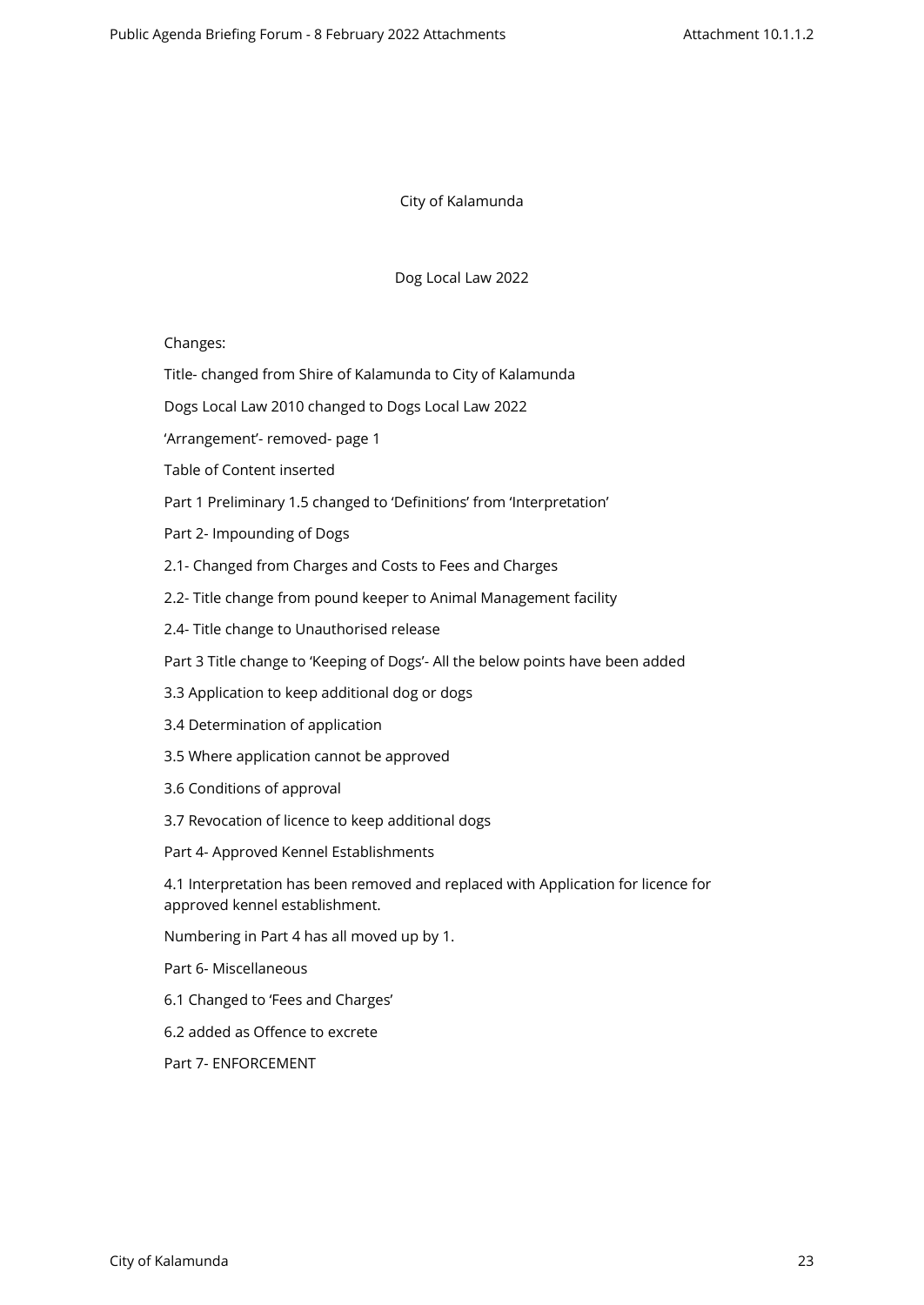PART 7— ENFORCEMENT 7.1 Interpretation changed to Offences 7.2 Changed to General penalty 7.3 Chaned to Modified penalties 7.4 Changed to Issue of infringement notice 7.5 Changed to Failure to pay modified penalty 7.6 changed to Payment of modified penalty 7.7 changed to Withdrawal of infringement notice 7.8 changed to Service of notices SCHEDULE 1 – changed to INFORMATION REQUIRED FOR APPLICATION FOR A LICENCE

FOR AN APPROVED KENNEL ESTABLISHMENT SCHEDULE 3 – title change to PRESCRIBED OFFENCES

Title changes from Shire of Kalamunda to City of Kalamunda

1.1 Citation- Local law title change to City of Kalamunda Dogs Local Law 2022.

1.2 and 1.3 have changed around 'Commencement and Application'

1.5 Interpretation changed to Definition

Added definitions-

**adjoining** includes land or premises which have a portion of a common boundary with a lot or is separated from that lot by a public reserve, road, right-of-way, pedestrian access way, access leg of a battle-axe lot or the equivalent not more than 6 metres in width;

**dangerous dog** has the meaning given to it by section 3(1) of the Act;

**district** means the district of the City of Kalamunda;

**dog management facility** has the meaning given to it in section 3(1) of the Act; **infringement notice** means the notice referred to in clause 7.4;

**kennel establishment** means any premises where more than the number of dogs under clause 3.2(2) over the age of three months are kept, boarded, trained or bred temporarily, usually for profit and where the occupier of the premises is not the ordinary keeper of the dogs;

**licence** means a licence to keep an approved kennel establishment on premises granted under clause 4.7;

**licensee** means the holder of a licence granted under clause 4.7;

**local planning scheme** means a planning scheme of the local government made under the Planning and Development Act 2005;

**notice of withdrawal** means the notice referred to in clause 7.7(1);

**owner**, in relation to a dog, has the same meaning as in section 3(1) and (2) of the Act; person liable for the control of the dog has the same meaning as in section 3(1) of the Act;

**premises** in addition to the meaning given to it in section 3 of the Act, means the premises described in the application for a licence made under clause 4.1;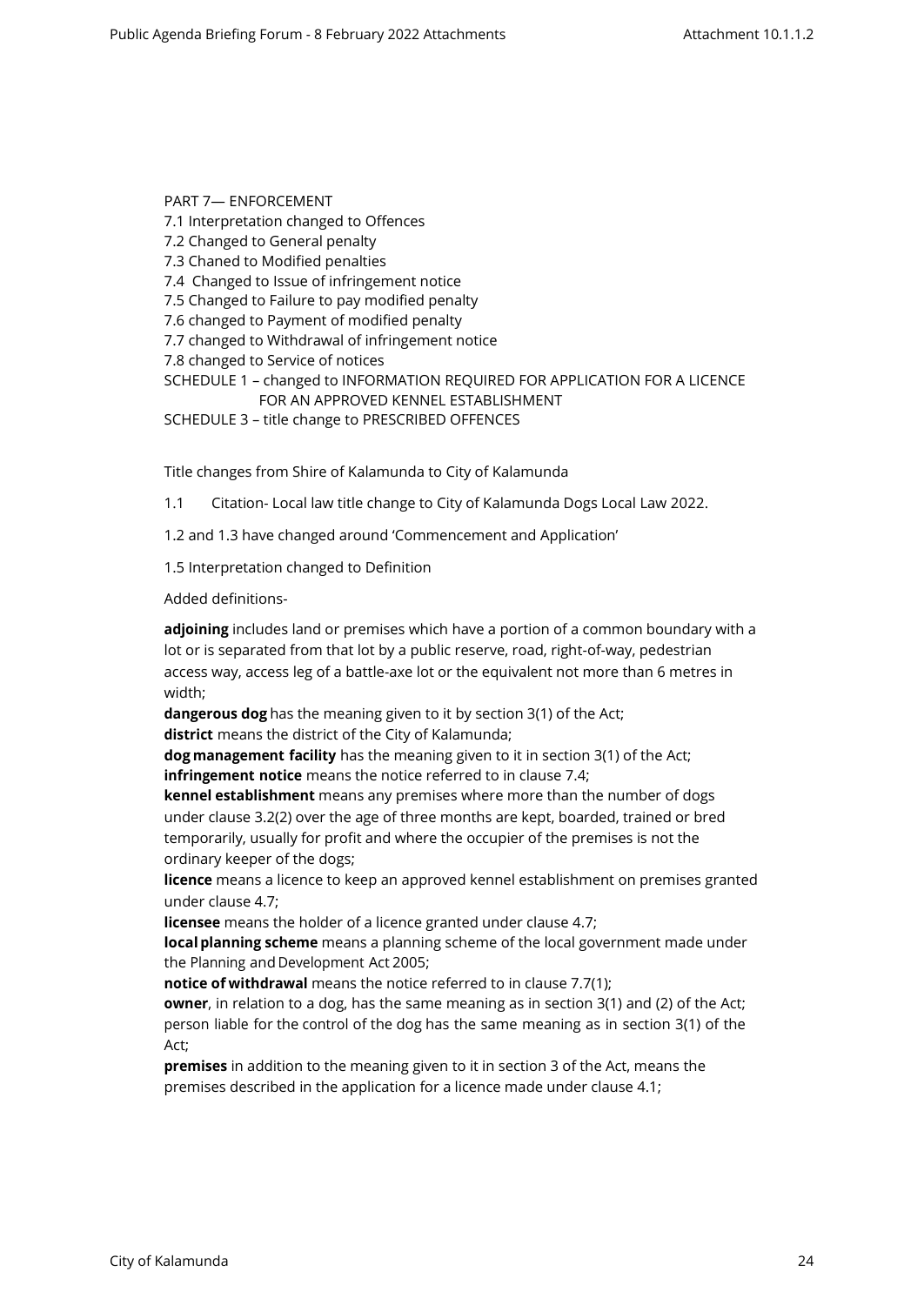**public place** has the meaning given to it by section 3(1) of the Act; **Schedule** means a schedule to this local law; **set fee** means a fee or charge made by the local government in accordance with clause 2.1 or clause 4.8;

## Part 2- Impounding of Dog

2.1 Charges and costs – Fees and charges

2.2 title change to- Attendance of authorised person at dog management facility Definition of pound changed to dog management facility.

2.4 'Unauthorised' release replaces 'No breaking into or destruction of pound

Unauthorised release of dogs is dealt with by section 43 of the Act.

### Part 3- Keeping of dogs

3.2 Limitation on the number of dogs

 (2) - The limit on the number of dogs which may be kept on any premises is, for the purpose of section 26(3) of the Act— 2 dogs over the age of 3 months and the young of those dogs under that age. Section 26 (4) in previous local law has been updated to 26(3) of the *Dog Act 1976.* 

3.3 Application to keep additional dog or dogs- Added

- (1) Subject to clause 3.5, the local government may consider an application to keep an additional dog or dogs where—
	- (a) the property is deemed suitable by an authorised person—
		- (i) having sufficient space capable of confining all dogs;
		- (ii) noise, odours, fleas, flies and other vectors of disease will be effectively controlled; and
		- (iii) the care and welfare of the dogs is considered adequate;
	- (b) the details of every dog proposed to be kept on the premises are provided including name, age, colour/description, breed, registration number and microchip details.; and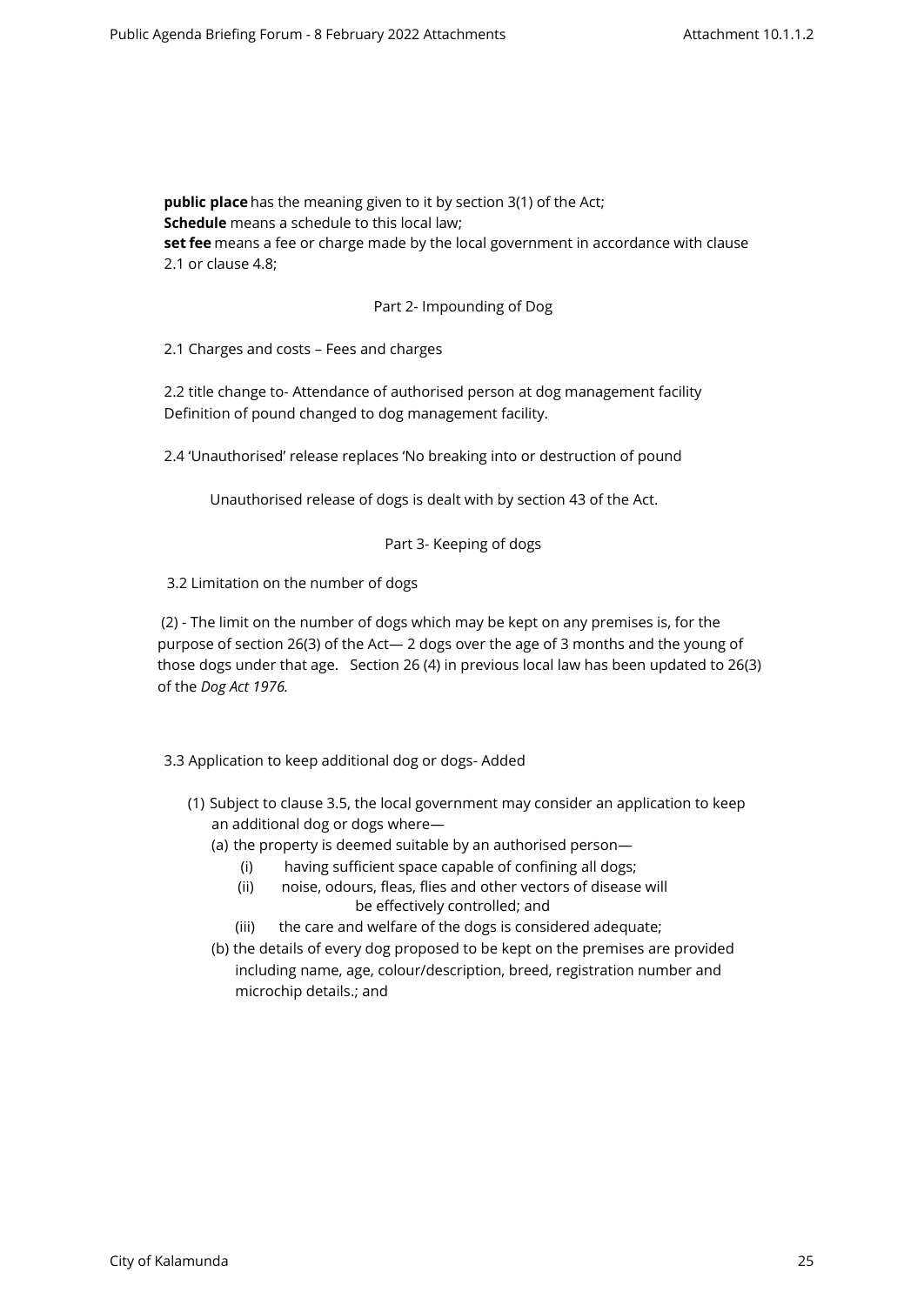- (c) sufficient reason has been provided, including—
	- (i) to replace an elderly or sick dog not expected to live;
	- (ii) a family emergency resulting in the dog being inherited; (iii) merging of two households;
	- (iv) where the applicants have had approval to keep an additional dog or dogs in another local authority; or
	- (v) on premises zoned as rural or rural residential under a local planning scheme, the dog or dogs are required for stock management or to be on the premises temporarily for the purposes of training for stock management.

Removed (2) and (3) in the proposed local laws as this was removed under S3.3 'Application to keep additional dog or dogs', - all properties wanting more than 2 dogs are required to have a multiple dog permit.

Added in (d)- in line with the current requirements to seek approval if the property is tenanted.

- (d) "In the case of a tenanted property provide written consent by either the landowner or their appointed property manager".
- 3.4- added- 'Determination of application'

In determining an application for a licence, the local government is to have regard to—

- (a) the matters referred to in clause 3.5;
- (b) the effect which approval of the proposed may have on the environment or amenity of the neighbourhood.
- (c) Where approval of the application will create a nuisance for the owners and occupiers of adjoining premises.

On the review it was determined that (c) is an assumption and Community safety already have appropriate procedures in place to investigate properties should we receive complaints of a nuisance.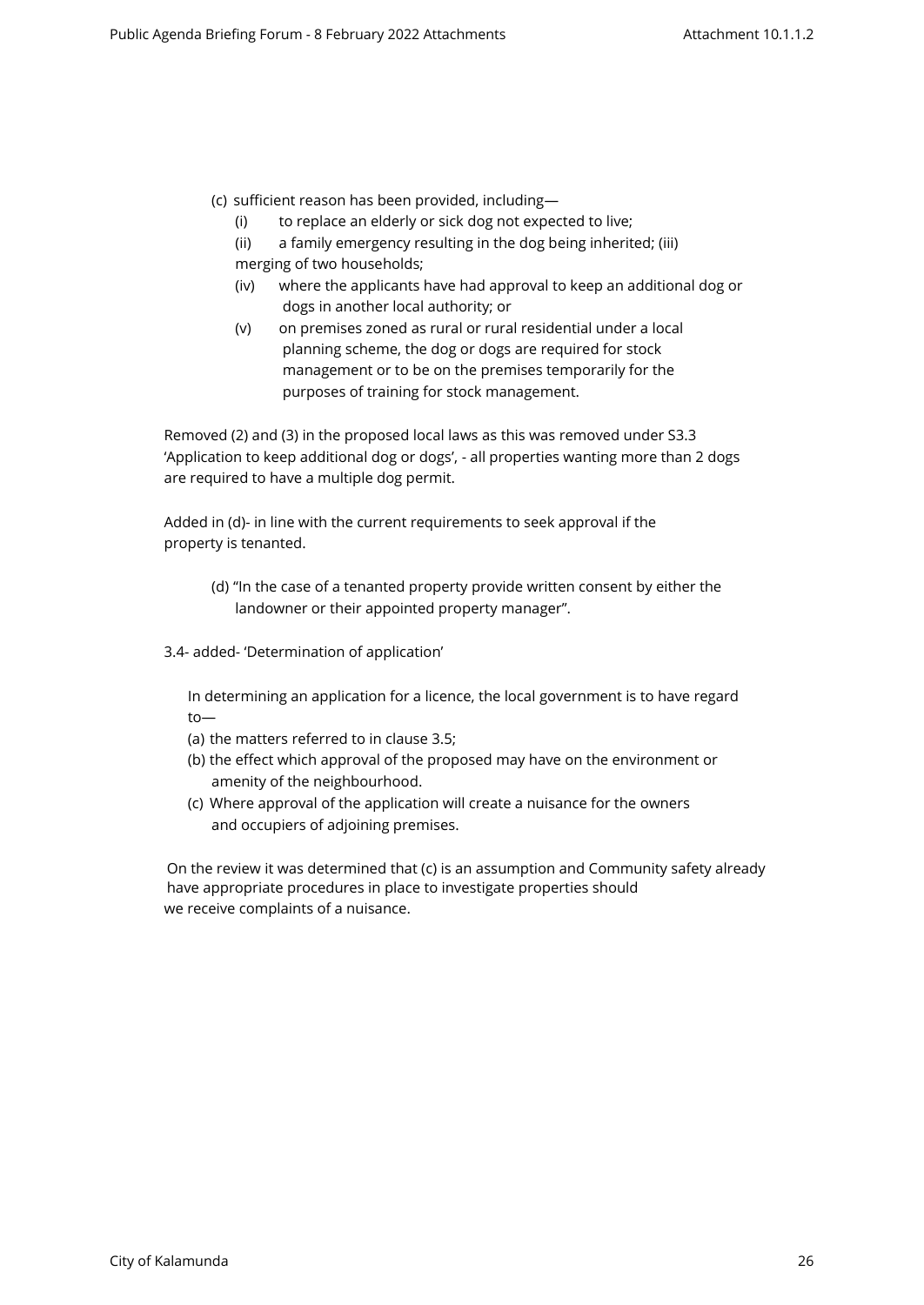3.5 where application cannot be approved- added

The local government will not approve an application to keep an additional dog or dogs where-

- (a) More than four dogs are proposed to be kept on premises zoned other than rural or rural residential under a local planning scheme;
- (b) More than six dogs are proposed to be kept on premises zoned as rural or rural residential under a local planning scheme; or
- (c) Where any dog already kept on the premises is a dangerous dog.

(a), (b) and (c) have been removed due to this no longer being relevant as all properties exceeding 2 dogs require a permit and replaced with;

(a) It exceeds the limit (6) referred to in the Act.

3.6 Conditions of approval – added

- (1) The local government may approve an application to keep an additional dog or dogs subject to any conditions as considered appropriate.
- (2) Approval of an application is not transferable to successive owners or occupiers of the premises.
- (3) A person who fails to comply with a condition imposed under subclause (1) commits an offence.
- 3.7 Revocation of licence to keep additional dogs- added

Where a person does not comply with the conditions of approval to keep an additional dog or dogs under clause 3.6 the local government may revoke the approval to keep an additional dog or dogs.

Part 4- Approved Kennel Establishments

4.1 interpretation has been removed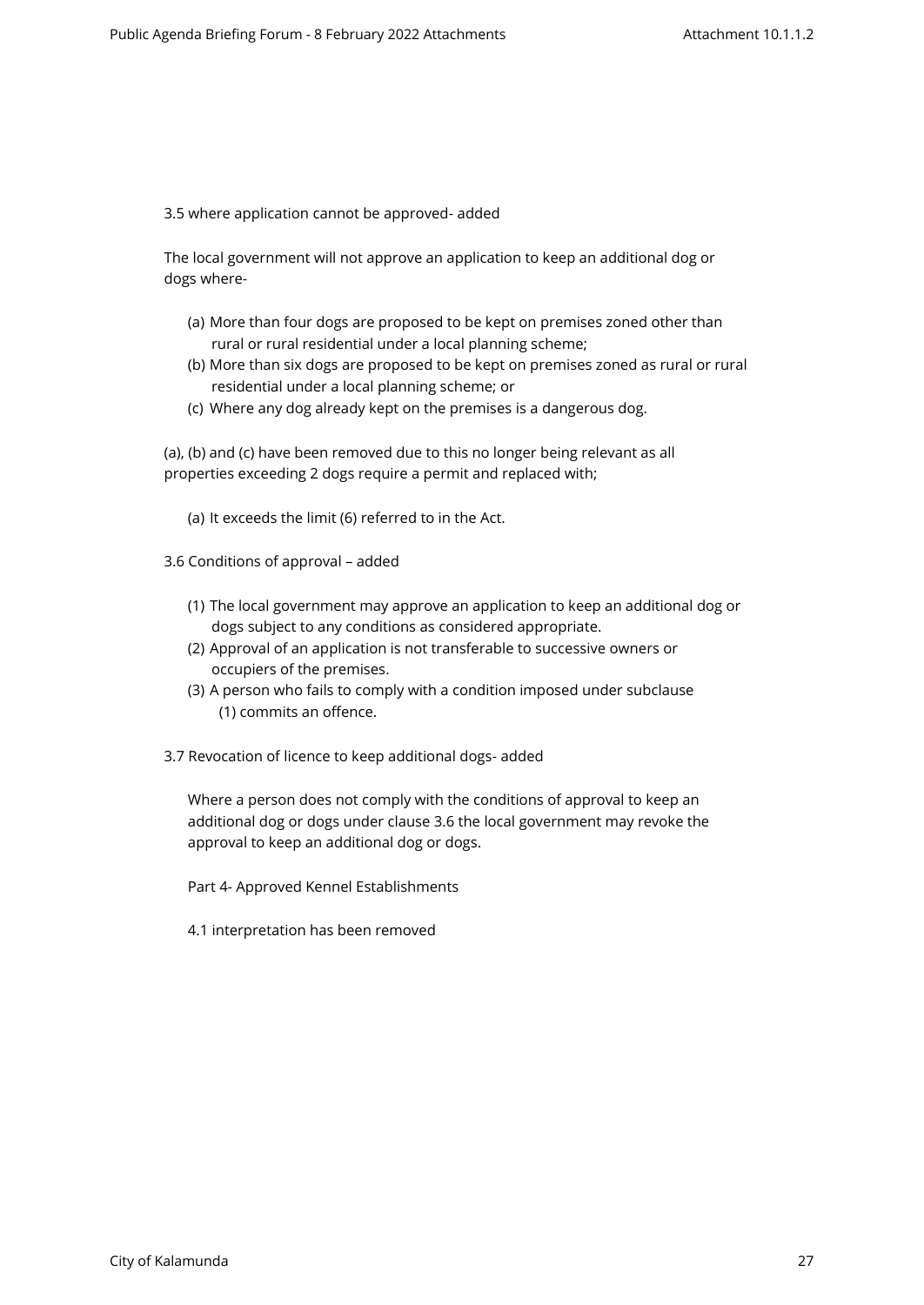## 4.1 Application for licence for approved kennel establishment

- 4.2 notice of proposed use
- 4.3 exemption from notice requirements

Have been covered in the Planning Development Application, it has been noted that this would be doubling up on actions already taken.

- 4.4 when application can be determined. Was 4.5
- 4.5 Determination of application. Was 4.6
- 4.6 Where application cannot be approved. Was 4.7
- 4.7 Conditions of approval. Was 4.8
- 4.8 Fees. Was 4.10
- 4.9 Form of licence. Was 4.11
- 4.10 Period of Licence. Was 4.12
- 4.11 Variation or cancellation. Was 4.13
- 4.12 Transfer. Was 4.14
- 4.13 Notification. Was 4.15
- 4.14 Objections and appeal- added
- (1) The provisions of Division 1 of Part 9 of the Local Government Act 1995 and regulation 33 of the Local Government (Functions and General) Regulations 1996 apply to a decision where the local government makes a decision as to whether it will—
	- (a) grant an application for a licence; (b)
	- vary or cancel a licence;
	- (c) impose or amend a condition to which a licence is subject; or
	- (d) transfer of a licence.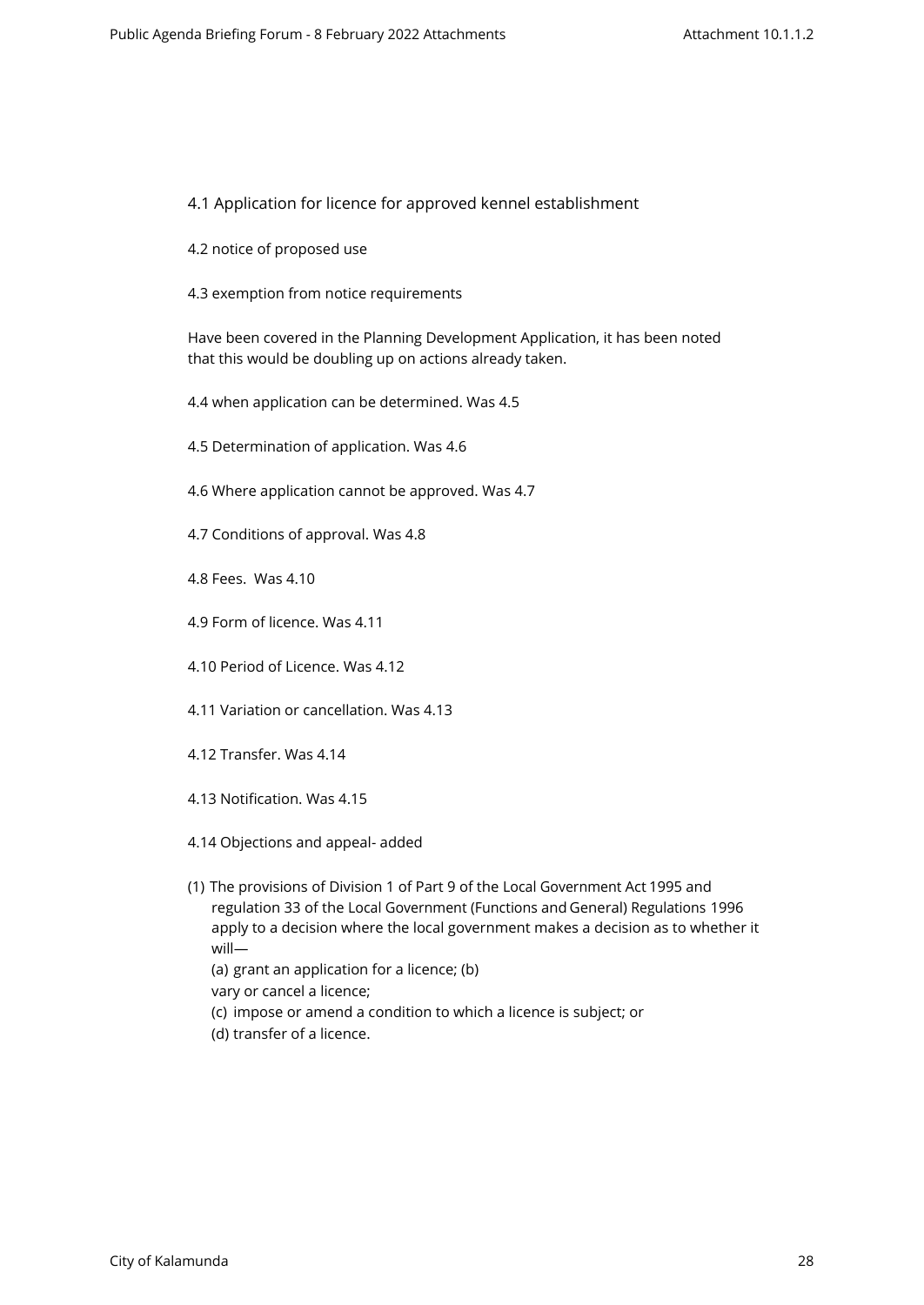(2) Under these provisions, an affected person may have the right to object to, or to appeal against, a decision of the local government.

4.15 Inspection of kennel- Was 4.16

Part 5- Dogs in Public Places

5.1 Places where dogs are prohibited absolutely- removed all prohibited areas from the local law as now determined by council resolution.

Added- "Designation of places where dogs are prohibited absolutely is dealt with in the Act".

5.2 Places which are dog exercise areas- removed as per above.

Added "Designation of places which are dog exercise areas is dealt with in the Act".

#### Part 6- Miscellaneous

6.1 Fees and charges

Set fees and charges are to be imposed and determined by the local government under sections 6.16 to 6.19 of the Local Government Act 1995.

- 6.2 Offence to excrete- was 6.1
	- (4) Notwithstanding clause 7.2, the maximum penalty for an offence under subclause (1) is \$1000. (Added)

## Part 7- Enforcement

7.1 Interpretation -removed- Replaced with 'Offences'- added

A person who fails to do anything required or directed to be done under this local law, or who does anything which under this local law that person is prohibited from doing, commits an offence.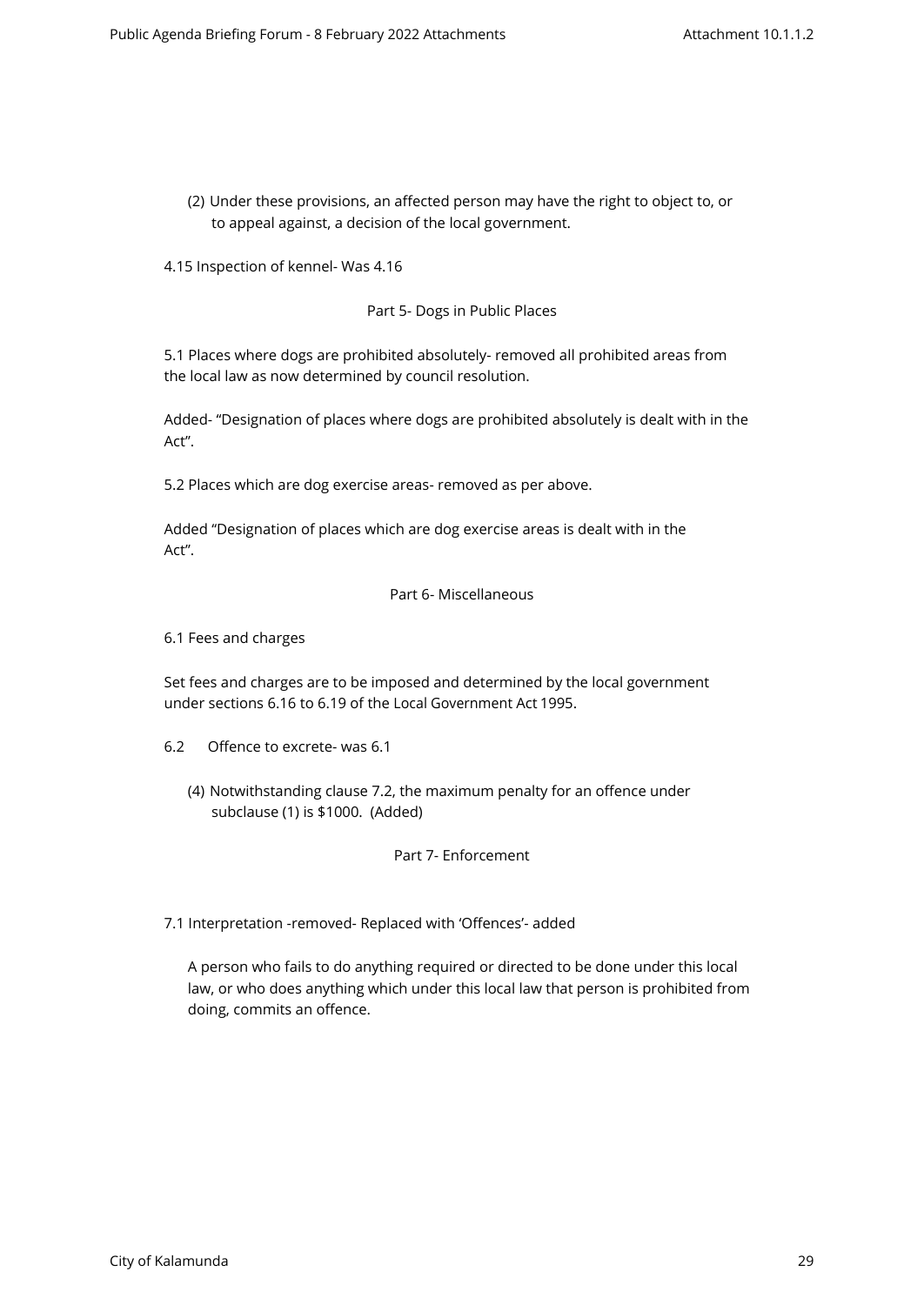7.2 Modified Penalty- changed to General penalty

"A person who commits an offence under this local law is liable, on conviction, to a penalty not exceeding \$5,000 and if the offence is of a continuing nature, to an additional penalty not exceeding \$100 for each day or part of the day during which the offence has continued".

7.3 Issue of an infringement notice changed to "Modified penalties"

- (1) The offences contained in Schedule 3 are offences in relation to which a modified penalty may be imposed.
- (2) The amount appearing in the fourth column of Schedule 3 directly opposite an offence is the modified penalty payable in respect of that offence if the dog is not a dangerous dog.
- (3) The amount appearing in the fifth column of Schedule 3 directly opposite an offence is the modified penalty payable in respect of that offence if the dog is a dangerous dog.
- 7.3 Issue of infringement notice changed to 7.4

Where an authorised person has reason to believe that a person has committed an offence in respect of which a modified penalty may be imposed, he or she may issue to that person a notice in the form of Form 2 of Schedule 1 of the Local Government (Functions and General) Regulations 1996.

7.4 Failure to pay modified penalty changed to 7.5

- 7.5 Payment of modified penalty changed to 7.6
- 7.6 withdrawal of infringement notice changed to 7.7
- (1) Whether or not the modified penalty has been paid, an authorised person may withdraw an infringement notice by sending a notice in the form of Form 3 of Schedule 1 of the Local Government (Functions and General) Regulations 1996.
- (2) A person authorised to issue an infringement notice under clause 7.4 cannot sign or send a notice of withdrawal.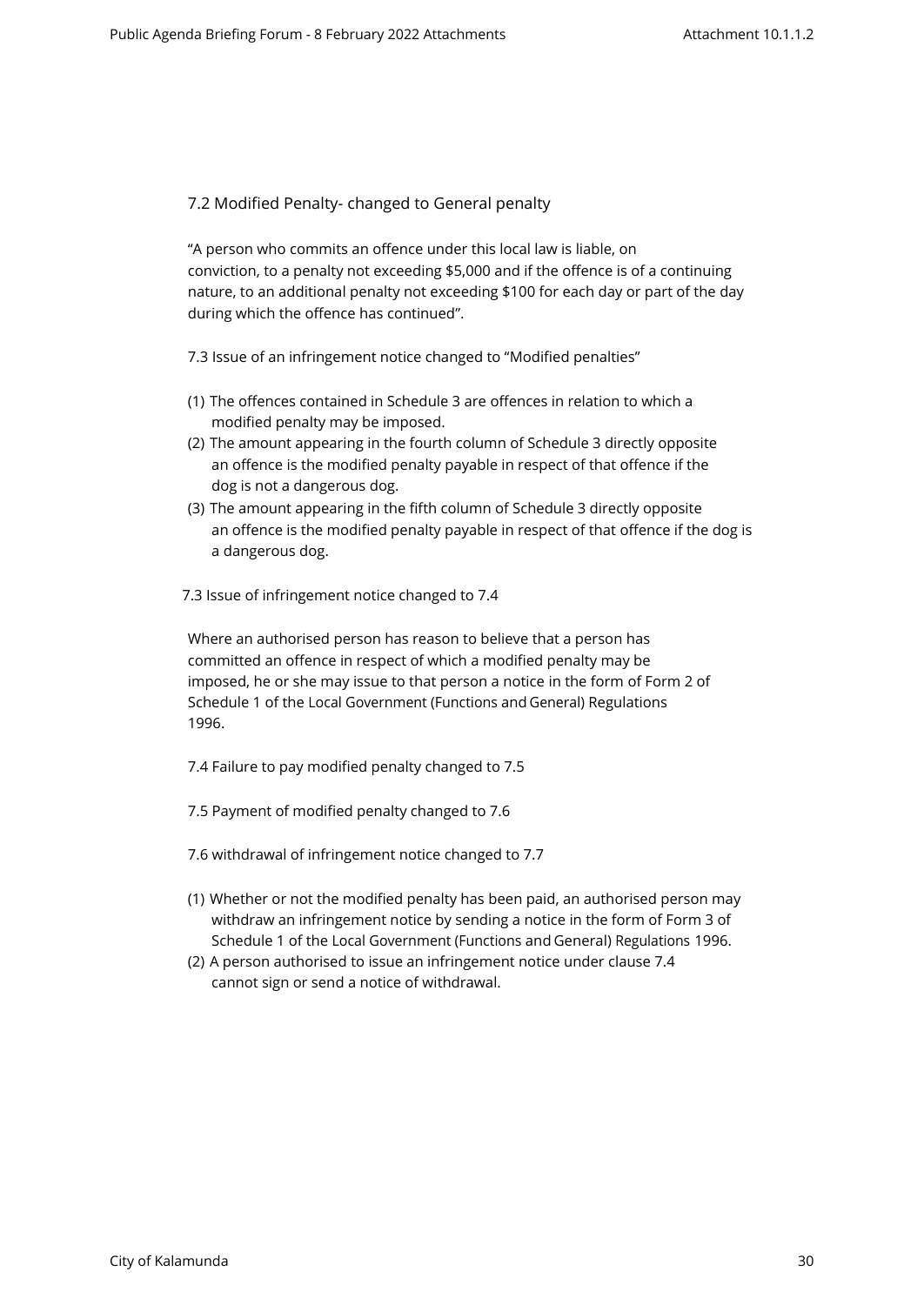7.7 'Service' changed to Service of Notices 7.8

## Schedule 1- Form: Application for a licence for an approved kennel establishment

changed to information required for application for a licence for an approved kennel establishment.

Schedule 3 – Offences changed to 'Prescribed Offences'

| Offence | Nature of Offence                                                                                           | Modified<br>penalty                      | Dangerous or restricted<br>breed dog modified<br>penalty \$ |
|---------|-------------------------------------------------------------------------------------------------------------|------------------------------------------|-------------------------------------------------------------|
| 2.4(a)  | Attempting to or causing the<br>unauthorised release of a dog<br>from the pound                             | 200                                      | 400                                                         |
| 2.4(b)  | Interfering with any pound or<br>vehicle used for the purpose of<br>catching, holding, or conveying<br>dogs | 200                                      |                                                             |
| 3.1     | Failing to provide means for<br>effectively confining a dog                                                 | 100                                      | 200                                                         |
| 4.9     | Failing to comply with the<br>conditions of a licence                                                       | $100$ and<br>a daily<br>penalty<br>of 10 | 200 and a daily penalty of<br>20                            |
| 5.1(2)  | Dog in place which is prohibited<br>absolutely                                                              | 200                                      | 400                                                         |
| 6.1(2)  | Dog excreting in prohibited place                                                                           | 40                                       |                                                             |